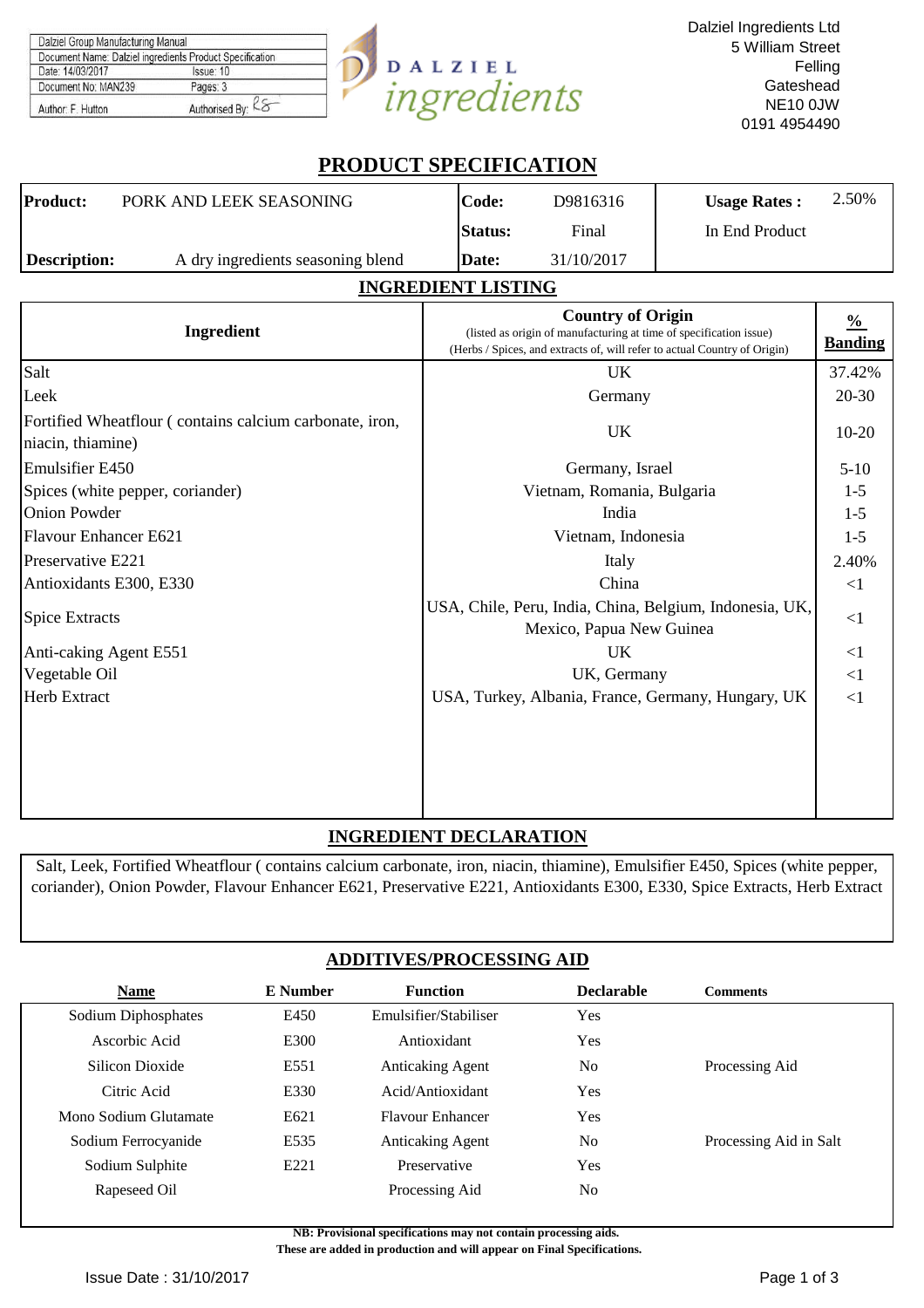| Document Name: Dalziel ingredients Product Specification |
|----------------------------------------------------------|
| Issue: 10                                                |
| Pages: 3                                                 |
| Authorised By: Ko                                        |
|                                                          |



Dalziel Ingredients Ltd 5 William Street Felling Gateshead NE10 0JW 0191 4954490

## **ALLERGEN INFORMATION D9816316**

| Allergen                                           |            | <b>Present</b>    | <b>Source</b>      | <b>Comments</b> |  |
|----------------------------------------------------|------------|-------------------|--------------------|-----------------|--|
|                                                    | on Site    | <b>In Product</b> |                    |                 |  |
| Cereals containing<br><b>Gluten</b>                | <b>YES</b> | <b>YES</b>        | <b>Wheat Flour</b> |                 |  |
| <b>Crustaceans</b><br>and products thereof         | NO         | NO                |                    |                 |  |
| Egg<br>and products thereof                        | <b>YES</b> | NO                |                    |                 |  |
| Fish<br>and products thereof                       | <b>YES</b> | NO                |                    |                 |  |
| <b>Soybeans</b><br>and products thereof            | <b>YES</b> | NO                |                    |                 |  |
| <b>Milk</b><br>and products thereof                | <b>YES</b> | NO                |                    |                 |  |
| <b>Celery</b><br>and products thereof              | <b>YES</b> | <b>YES</b>        | Celery             |                 |  |
| <b>Mustard</b><br>and products thereof             | <b>YES</b> | NO                |                    |                 |  |
| <b>Peanuts</b><br>and products thereof             | NO         | NO                |                    |                 |  |
| Nuts *(other than peanuts)<br>and products thereof | NO         | NO                |                    |                 |  |
| Lupin<br>and products thereof                      | NO         | NO                |                    |                 |  |
| <b>Sesame Seeds</b><br>and products thereof        | NO         | NO                |                    |                 |  |
| <b>Molluscs</b><br>and products thereof            | NO         | NO                |                    |                 |  |
| <b>Sulpher Dioxide</b><br>Sulphites >10ppm         | <b>YES</b> | <b>YES</b>        | Preservative E221  |                 |  |

Dalziel take reasonable and practical precautions to reduce the risk of contamination of the products we manufacture. Due to the nature and complexity of ingredient blending the risk of contamination from carry over residue or airborne cross contamination cannot be totally eliminated**.**  Furthermore although we prohibit the processing of nuts on site we cannot guarantee that contamination has not occurred at other stages in the processing of ingredients, i.e. during farming, harvesting, transportation etc. To a greater or lesser extent the same issue may apply to other allergens. A copy of our allergen policy and risk assessment is available on request.

**The absence of an allergen from the above recipe should not be taken as an implication that our product can be guaranteed free from that allergen.**

## **SUITABILITY**

| Vegetarian | <b>YES</b>      | Not Certified | TT <sub>T</sub><br>Vegan | <b>VEC</b><br>الحجللا | Not Certified |
|------------|-----------------|---------------|--------------------------|-----------------------|---------------|
| Organic    | NO <sub>1</sub> |               |                          |                       |               |